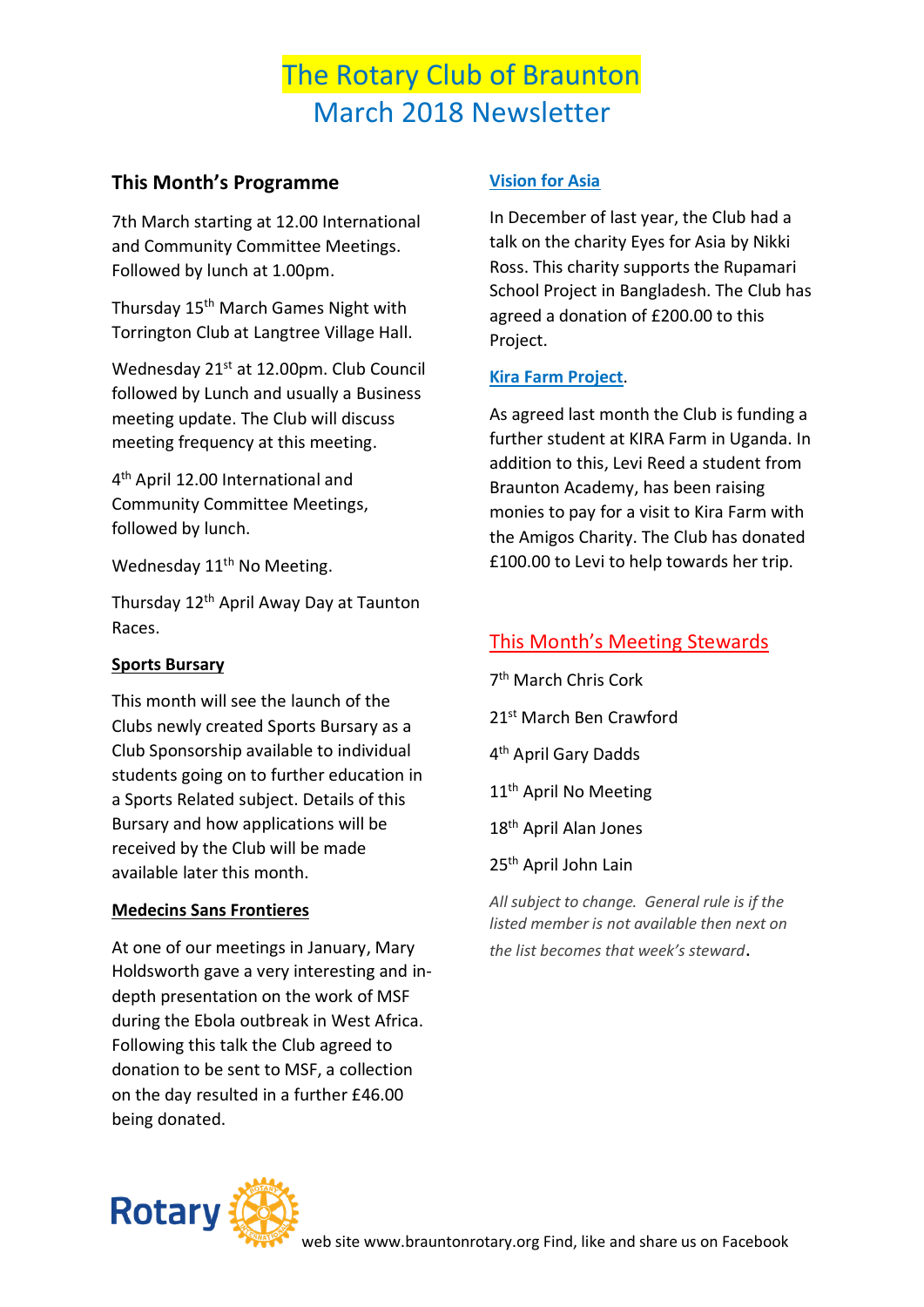# The Rotary Club of Braunton March 2018 Newsletter



### Braunton Needs more Rotarians

### **Club Guest Lunches**

The Club has recently invited guests who are interested in what Rotary is about, to join us for lunch at the Williams Arms. From these events the Club hopes to encourage new members to join. We currently have 3 of these guests interested in joining us in the very near future

## **Local Donations Made This Month**

**The Club has approved a donation of up to £500.00 to the PE Department at Braunton Academy to fund the purchase of athletic sports vests.**

**£100.00 has been donated to Braunton Twinning Association to assist in the funding of 2 students on an educational visit to France.**

**Mark Wild a student at the Academy has been granted a donation of £500.00 to assist with expenses whilst training and competing as a member of the England Judo Team and looking forward to further success as a member of the GB squad at future Olympics. The Club has made funds available to Mark in the past and wish him continued success in his sport.**



#### **The months Photo Album**

**The flower beds of Braunton maintained by the Club**





**President Ray and Michael Zeal present a cheque to Childrens Hospice South West,from the proceeds of Carols on** 

**the Green 2017.**

**This photo was published in the North Devon Journal on Thursday 22nd Feb**



**International Committees Bingo Night in Braunton,**

**Bill and Robert selling Bingo Tickets, over 60 people attended.**

**Club Members enjoying an evening supporting Braunton Inner Wheel at a fundraising games night.**





### Future Event

Visit to Appledore Ship Yard is planned for the

Spring to tour the newly built Irish Navy's Patrol Boat. The boat is due be launched on 2<sup>nd</sup>March and moved to a fitting out berth.

**Just a last note:**

**Garry will need more books to sell in the holiday centre units, any donation grafefuuly received.**